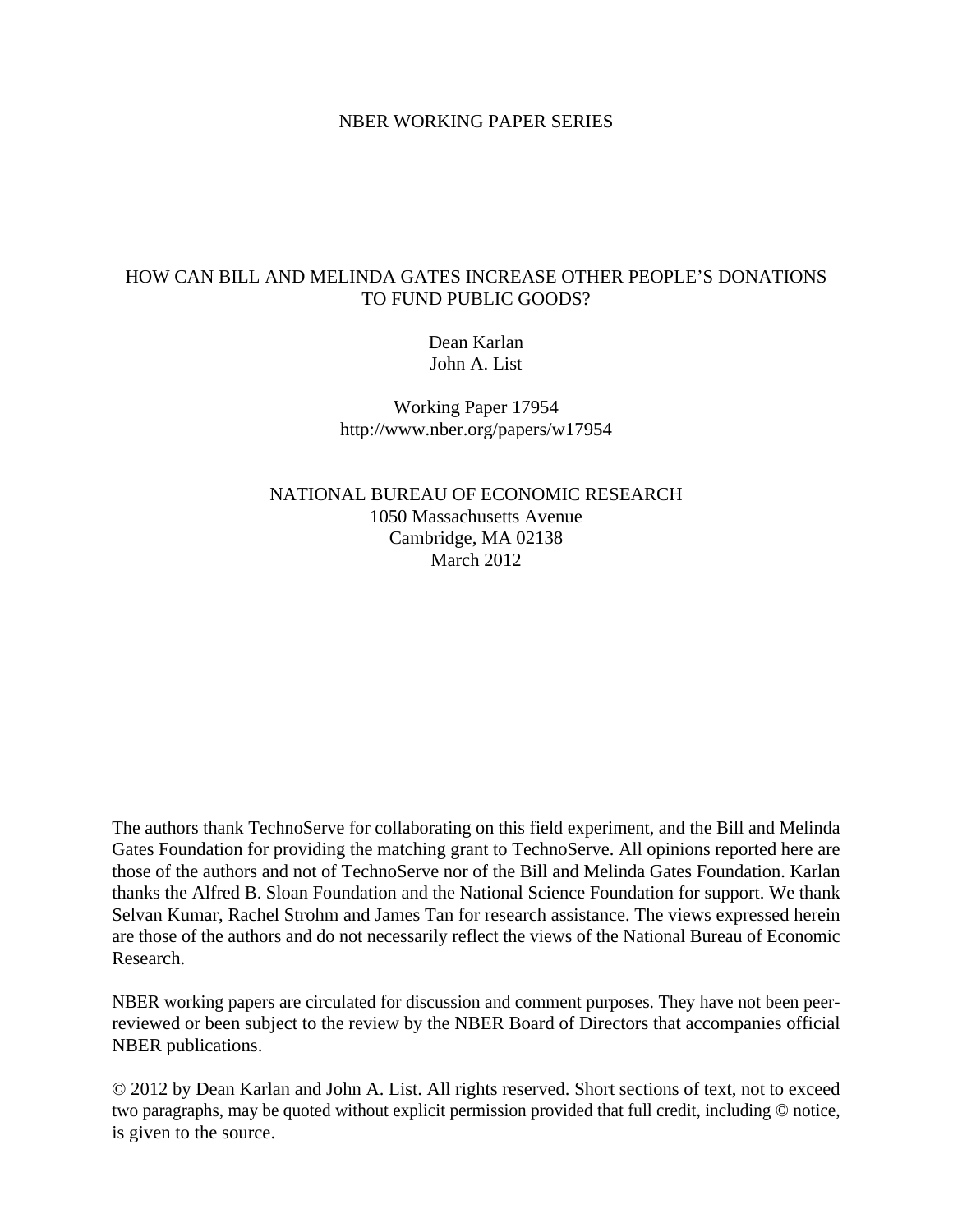How Can Bill and Melinda Gates Increase Other People's Donations to Fund Public Goods? Dean Karlan and John A. List NBER Working Paper No. 17954 March 2012 JEL No. C93,D64,H4

#### **ABSTRACT**

We develop a simple theory which formally describes how charities can resolve the information asymmetry problems faced by small donors by working with large donors to generate quality signals. To test the model, we conducted two large-scale natural field experiments. In the first experiment, a charity focusing on poverty reduction solicited donations from prior donors and either announced a matching grant from the Bill and Melinda Gates Foundation, or made no mention of a match. In the second field experiment, the same charity sent direct mail solicitations to individuals who had not previously donated to the charity, and tested whether naming the Bill and Melinda Gates Foundation as the matching donor was more effective than not identifying the name of the matching donor. The first experiment demonstrates that the matching grant condition generates more and larger donations relative to no match. The second experiment shows that providing a credible quality signal by identifying the matching donor generates even more and larger donations than not naming the matching donor. Importantly, the treatment effects persist long after the matching period, and the quality signal is quite heterogeneous—the Gates' effect is much larger for prospective donors who had a record of giving to "poverty-oriented" charities. These two pieces of evidence support our model of quality signals as a key mechanism through which matching gifts inspire donors to give.

Dean Karlan Department of Economics Yale University P.O. Box 208269 New Haven, CT 06520-8629 and NBER dean.karlan@yale.edu

John A. List Department of Economics University of Chicago 1126 East 59th Chicago, IL 60637 and NBER jlist@uchicago.edu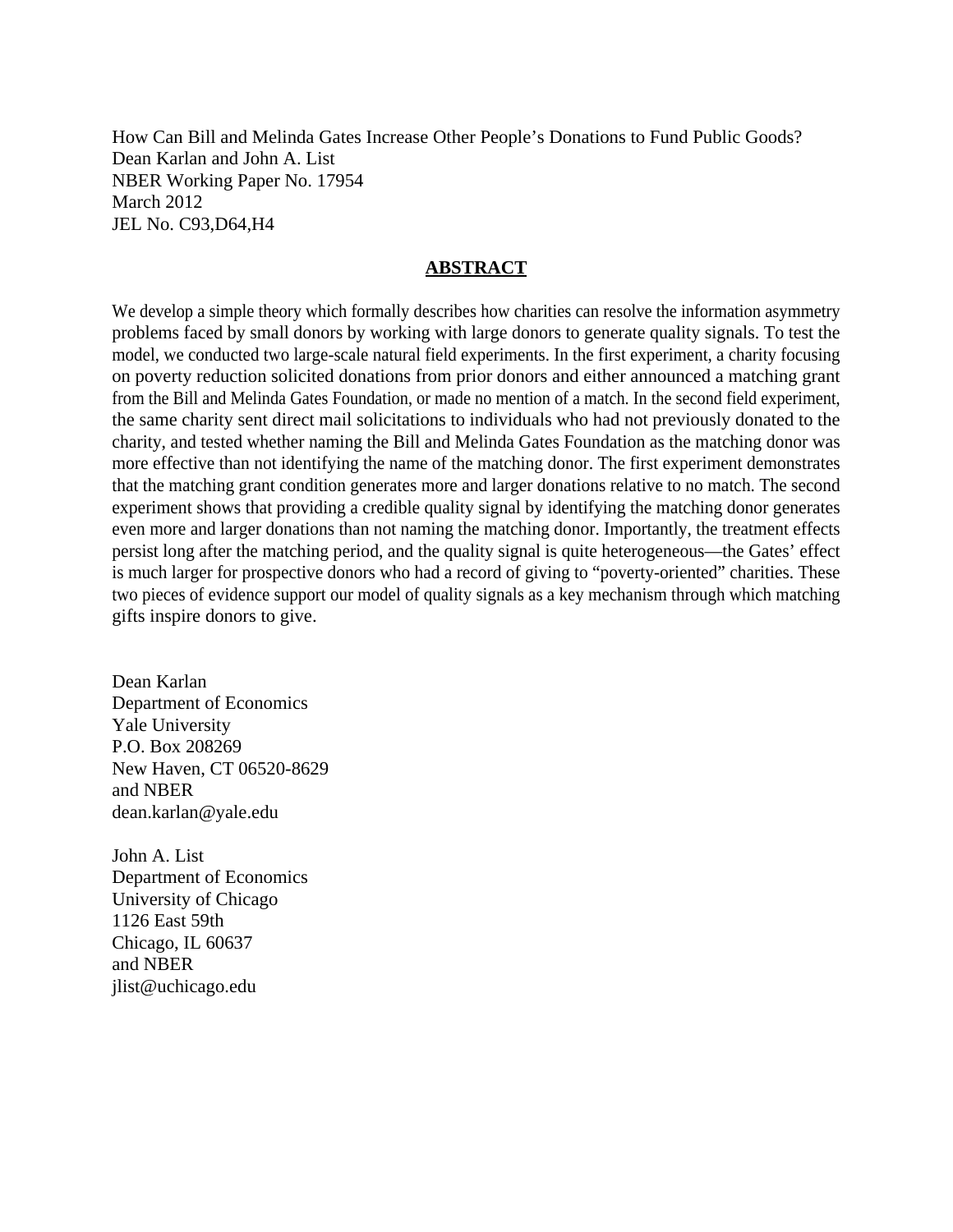#### **I. Introduction**

The combination of shrinking public budgets and devolutionary trends in government has policymakers around the globe struggling to finance public goods.. Private charities, which have grown significantly in the past several decades, can substitute for the government in the provision of public goods. Since 1970, charitable gifts in the United States have grown seventeen-fold, nearly doubling the rate of growth in the S&P 500 over the same period; overall US giving to charitable and religious causes now exceeds 2% of Gross Domestic Product in the United States (List, 2011).

Even if dollars can be attracted, skeptics, particularly in the space of aid to developing countries, question whether aid can work to alleviate poverty (Easterly, 2006). The high price of information might cause a failure in the market for charitable services. Individuals, keen to act on their altruism, may not do so because they lack information about aid effectiveness. Large donors, who may be better equipped to assess the quality of organizations, often announce their gifts publicly. While this public giving may be attributable to vanity (see, e.g., Karlan and McConnell, 2012), quality signaling and expectation of social mimicry are also oft named mechanisms.

The early seminal models of giving did not consider lead donors and sequential charitable gifts (Andreoni, 1989, 1990), but instead developed a theory of giving that focused on the private consumption utility of giving—the "warm glow"—alongside other motives such as altruism. However, an increasing amount of evidence from the field suggests an important role for leadership giving in encouraging others to give. For example, List and Lucking-Reiley (2002) find that announcing higher levels of seed money increases giving, but that the offer of a rebate contingent on achievement of a fundraising goal has no discernible impact on giving. Similarly, Karlan and List (2007) find that announcing a matching grant increases giving for a liberal, politically-oriented charity, but that this increase is unaffected by changes in the matching ratio. The underlying mechanism at work in such studies remains ill-understood, however.<sup>1</sup>

The theoretical literature has also yet to coalesce around the underlying motivation for why leadership gifts work. Hermalin (1998) explores the role of leadership within a firm, and shows that under symmetric information about the marginal product of effort, there is a stable equilibrium where everyone in the organization free rides to a certain extent. However, if there is asymmetric information, then the leader can convince the followers to exert full effort by exerting full effort himself—leading by example—which serves as a signal to workers that effort has a higher marginal product. Applied to public goods, Hermalin's findings suggest a role for leadership giving, independent of warm-glow utility, based on the asymmetry of information about the returns to different charitable organizations.

More closely linked to our work, Vesterlund (2003) develops a novel theory that seeks to explain sequential fundraising. Similar to Hermalin, Vesterlund assumes that donors possess imperfect information about charity quality, and shows that if some donors can acquire sufficient

 $\overline{\phantom{a}}$ 

<sup>&</sup>lt;sup>1</sup> Other work suggests that upfront money may not signal charity quality. For example, Meier (2007) finds that in a fundraising campaign for two social funds at a university, students respond positively to a matching grant in the short run, but reduce their post-matching period contribution. Thus, there was no net difference in funds raised in the long term.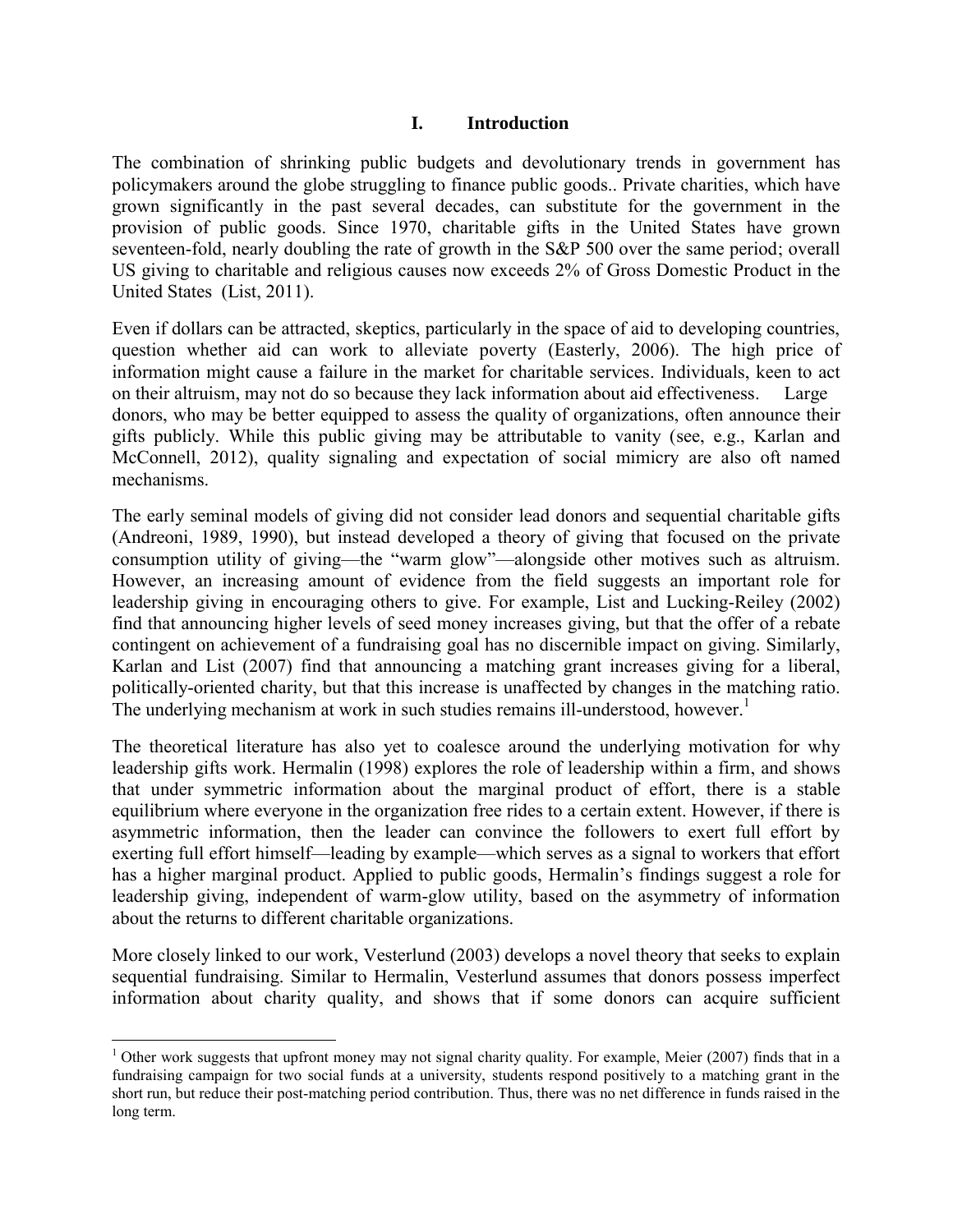information to reveal quality, then announcements about prior donor giving levels can induce additional giving through information revelation. Andreoni (2006) adds richly to the model by including two important variations: the public good can take on more than two quality levels, and the leader can be treated as endogenous rather than exogenous. The first admits an extra dilemma, since only extraordinarily large gifts by the leader can signal that the charity is of high quality. The second creates an informational public good, where the equilibrium calls for only the richest single person to be the leader. Andreoni's extensions cogently explain how charities can serve as important middle-men in transforming donor preferences into immediate actions.

To examine how and why leadership giving affects prospective donors, we begin by presenting a simple theoretical model that outlines the underlying mechanism by which leadership gifts may effect the behavior of marginal givers. Under the quality signaling theory of leadership gifts, the leader's information should have important heterogeneous effects across agents: for those leaders who are credible, the sign of the signaling effect is positive. Alternatively, if the leader lacks credibility, the leadership signal should be unimportant, and not affect giving rates.

To test the predictions from our model, we teamed with TechnoServe, a medium sized (\$42.2m 2008 revenue) charity focused on international development and poverty reduction. We conducted two natural field experiments through their normal direct mail fundraising efforts. In our first field experiment, we examine the impact of a matching grant provided by the Bill and Melinda Gates Foundation (BMGF) at a ratio of \$2:\$1 versus a control group that received no match offer. The sample frame for this experiment consisted entirely of prior donors to TechnoServe.

In our second field experiment, we examine the impact of naming the matching donor, the BMGF, versus not providing the identity of the matching donor. In this case, the sample consists entirely of individuals who had *not* previously donated to TechnoServe. Importantly, in this second field experiment, we also obtained information about the type of charities the potential donor had supported in the past. This non-experimental variation in donor preferences allows us to test for heterogeneous treatment effects. In both experiments we are able to track long-term giving after the window for matched giving concludes, which is important for teasing apart the mechanism through which the matching grant affects donation levels.

In the first experiment, we find in our match period that simply offering a \$2:\$1 matching grant significantly increased average revenue per solicitation by 81%, or 12.3 cents, from prior donors. Importantly, on the extensive margin the match offer increased the probability of an individual donating by 79%. In the second experiment, we find that the quality signal of naming BMGF as the source of matching funds significantly increased average revenue per solicitation by 51%, or 11.8 cents, amongst non-prior donors, and increased the probability of an individual donating by 26%. The quality signal increased the probability of a non-prior donor giving, but did not significantly increase average gift size conditional on giving.

We also find heterogeneous effects of the quality signal: the impact on respondents who were past donors to poverty-oriented charities is roughly 3.75 times larger than on donors to other types of charities. We posit that those who have given to worldwide poverty issues previously are more likely to identify the BMGF as a large foundation dedicated to poverty alleviation (as opposed to identifying BMGF as a Microsoft corporate foundation, or lacking familiarity with it entirely). With this knowledge about BMGF's activities, individuals are more likely to perceive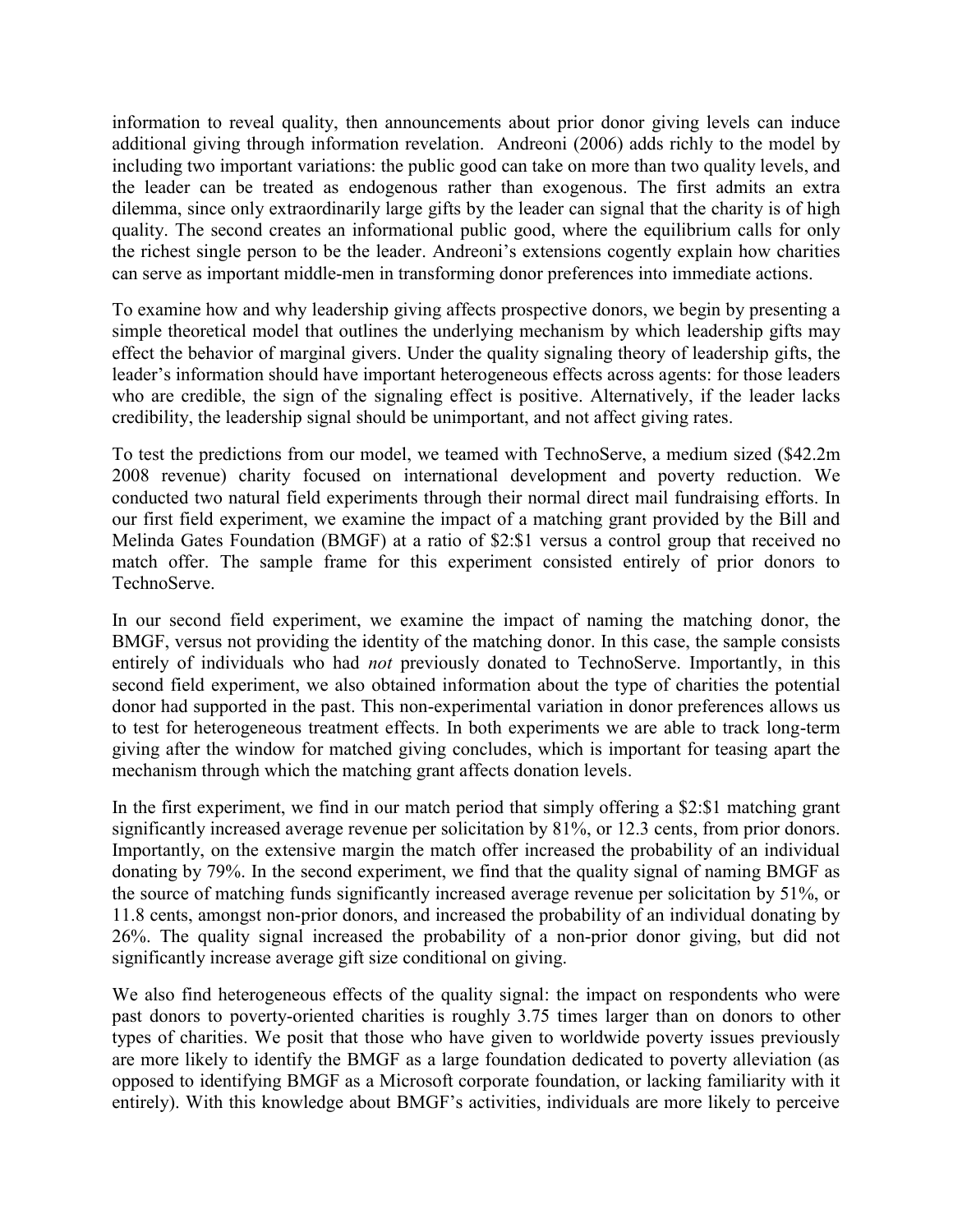the matching donation as a signal about the quality of TechnoServe, as BMGF is capable of incurring significant costs to identify worthy causes. Thus, our interpretation is that the matching donation from the BMGF has a larger average impact on the response rate and amount given because the information signaled by the BMGF gift allows donors to overcome the market failure associated with asymmetric information, and to act on their altruism.

Importantly, in both experiments we also observe donations to TechnoServe after our experimental match period has ended. This allows us to differentiate between various factors affecting giving. For example, our theory suggests that there could be two motivations to give because of the BMGF endorsement. One is the signal about the charity's quality; the second is the desire to emulate one of the richest people in the world. This vainglorious motivation would work through the same mechanisms that caused donors to give more when attractive women solicited a donation (Landry et al., 2006). If the BMGF endorsement enters potential donors' utility functions through this superficial, non-quality signal mechanism, and such a mechanism is only short-lived, then we should only observe a short-term change in giving. What we observe, however, is that people informed about the BMGF quality signal continue to give at higher rates well after the matching period, lending support to the quality signaling interpretation.

Our results have important implications for the design of fundraising campaigns, and add to a growing body of empirical literature analyzing the psychology and economics of charitable giving. In addition, the results suggest that maybe governments can mitigate inefficiently low levels of charitable giving for international development by acting in the role of the lead giver. This insight could also be applied to resolving other market failures, such as sub-optimal consumption of environmental goods or new technologies, by encouraging governments or other large donors to send quality signals through leadership giving.

The remainder of this study proceeds as follows. In Section II we describe our theoretical framework, Section III summarizes the experimental design and results, and Section IV concludes.

# **II. Theoretical Framework**

To provide a theoretical framework for interpretation of our empirical results, we present a simple theory following Andreoni (1989, 1990) and Landry et al. (2006, 2010). An agent  $i \in \Omega$ has utility that is additively separable into utility  $u_i$  from consuming a numeraire good,  $y_i$ , expected utility  $h_i(\bullet)$  from a public good (G), and a composite utility term,  $f_i(\bullet)$ , which is conceived of as a warm glow component. In choosing a donation level,  $b_i$ , agent *i* derives utility according to:

(1) 
$$
V_i = u_i (y_i(b_i)) + h_i(G) + f_i(b_i)
$$

where numeraire consumption is determined by the budget of the agent,  $y_i = w_i - b_i$ . Total public good provision is given by  $G = \sum b_i$ . We assume that  $f_i$  is concave and that  $u_i$  and  $h_i$  are (strictly) increasing and concave.

This simple set-up elucidates several facts. First, basic predictions of price changes—e.g., lowering the price of charitable giving through tax changes or matching grants, the common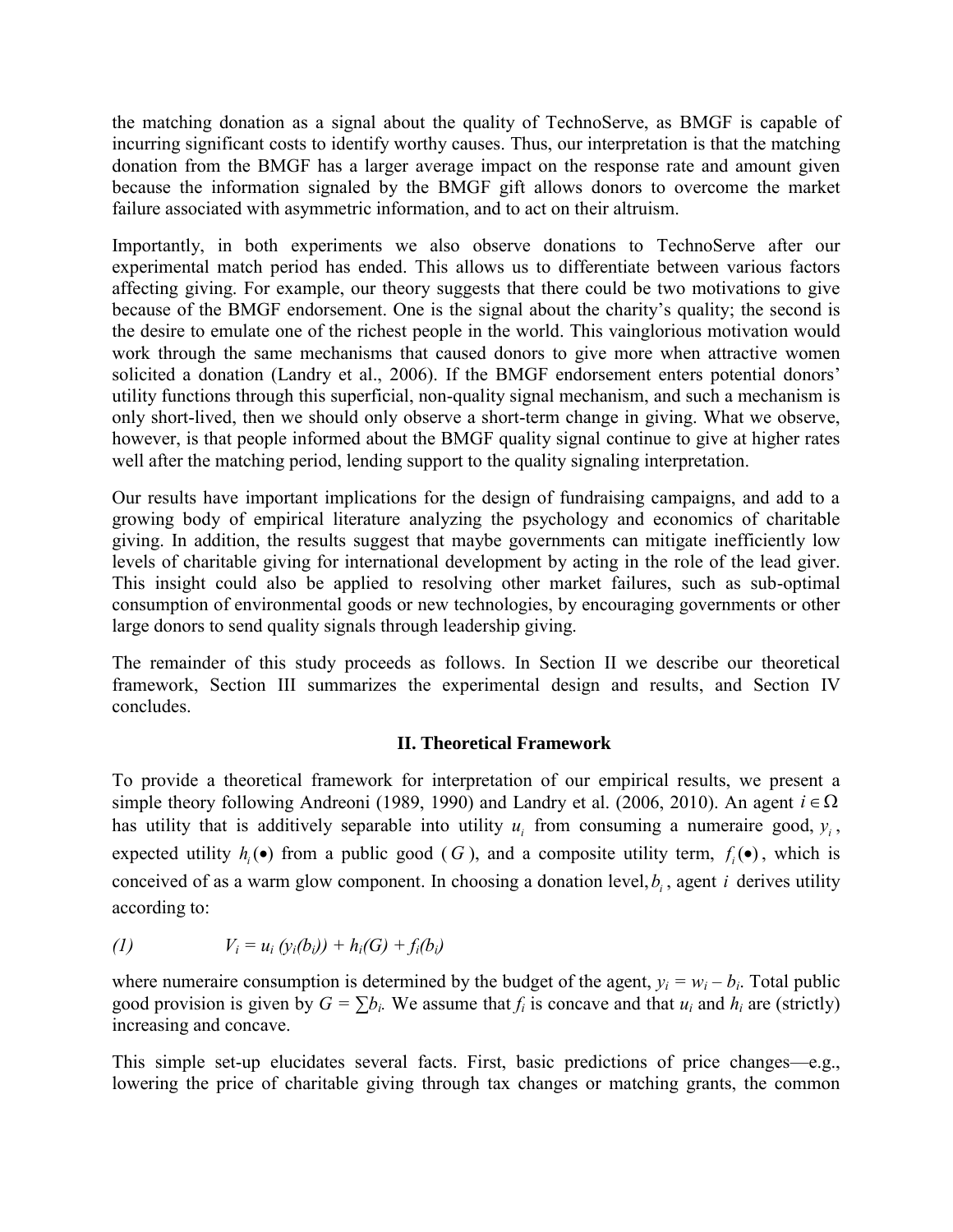intuition is that people should increase demand for contributions; therefore, the donation level  $b_i$ increases, as does G.

Three decades of empirical work have been devoted to estimating the price elasticity of charitable contributions, though most of them have examined price changes induced thorough rebate mechanisms and tax codes (see the work of Feldstein, 1975, Clotfelter, 1985, Randolph, 1995, Auten et al., 2002, Peloza and Steel, 2005). Important experimental work has also shown the power of framing, and that price changes via matching grants might impact giving more than those operating through rebate mechanisms (Eckel and Grossman, 2003).

Beyond these price effects, however, we also expect matched gifts to influence expected utility *h<sup>i</sup>* from the public good provided by charities. As discussed in Vesterlund (2003) and Andreoni (2006), donors may be incompletely informed about the true value of the public good. A charity can thus gain credibility and increase the expected marginal utility to an agent by using mechanisms that provide credible signals of charitable quality. One such effect might come via the announcement of matching funds. Alternatively, it is possible that potential donors might perceive the matching grant as a 'marketing trick,' in which case, one would expect the match to have either no effect or a slightly negative effect on donations. Even if matching grants are perceived as credible, they might actually reduce donations by decreasing the marginal utility of the public good being bought. For this to happen, the reduction in marginal utility needs to outweigh the price effect resulting from the match, which depends on many factors, including the match ratio and beliefs about others' giving.

Importantly, however, one aspect of this model that has not been explored empirically is the channel through which the match might operate. In many fund-raising campaigns, charities place importance on both participation rates and aggregate contribution levels. As such, it is important for the charity to influence the *marginal* utility of giving, i.e. the derivative of (1) with respect to  $b_i$ . The simple framework above provides two distinct channels through which the fundraiser can influence donation decisions.

First, the expected utility from the public good,  $h_i$ , can be influenced by announcing that a lead donor has come forward and is supporting the cause. Such an announcement can alter the perceived credibility of the charity, in both the short run and the long run, for prospective donors who view the announcement as credible and informative. Second, the composite utility term *f<sup>i</sup>* may depend on factors such as warm glow, or the fact that the donor wants to emulate the lead donor. Consonant with this notion, Landry et al. (2010) report that solicitor characteristics, such as female physical attractiveness, influence giving in the short run but have no influence on longrun donations. In this way, influences on the composite utility term tend to be short-lived (see also Della Vigna et al., 2011). Viewed through the lens of the model, therefore, it is possible to explore the effect of lead donor gifts by examining their effects on prospective donors in both the short and long runs, and among donors who are better and worse informed about the quality signal.

### *Insiders versus Outsiders*

To operationalize the idea that lead donor gifts might have heterogeneous effects, we partition the set  $\Omega$  of agents into two types: (i) individuals who have never given to a charity in sector i,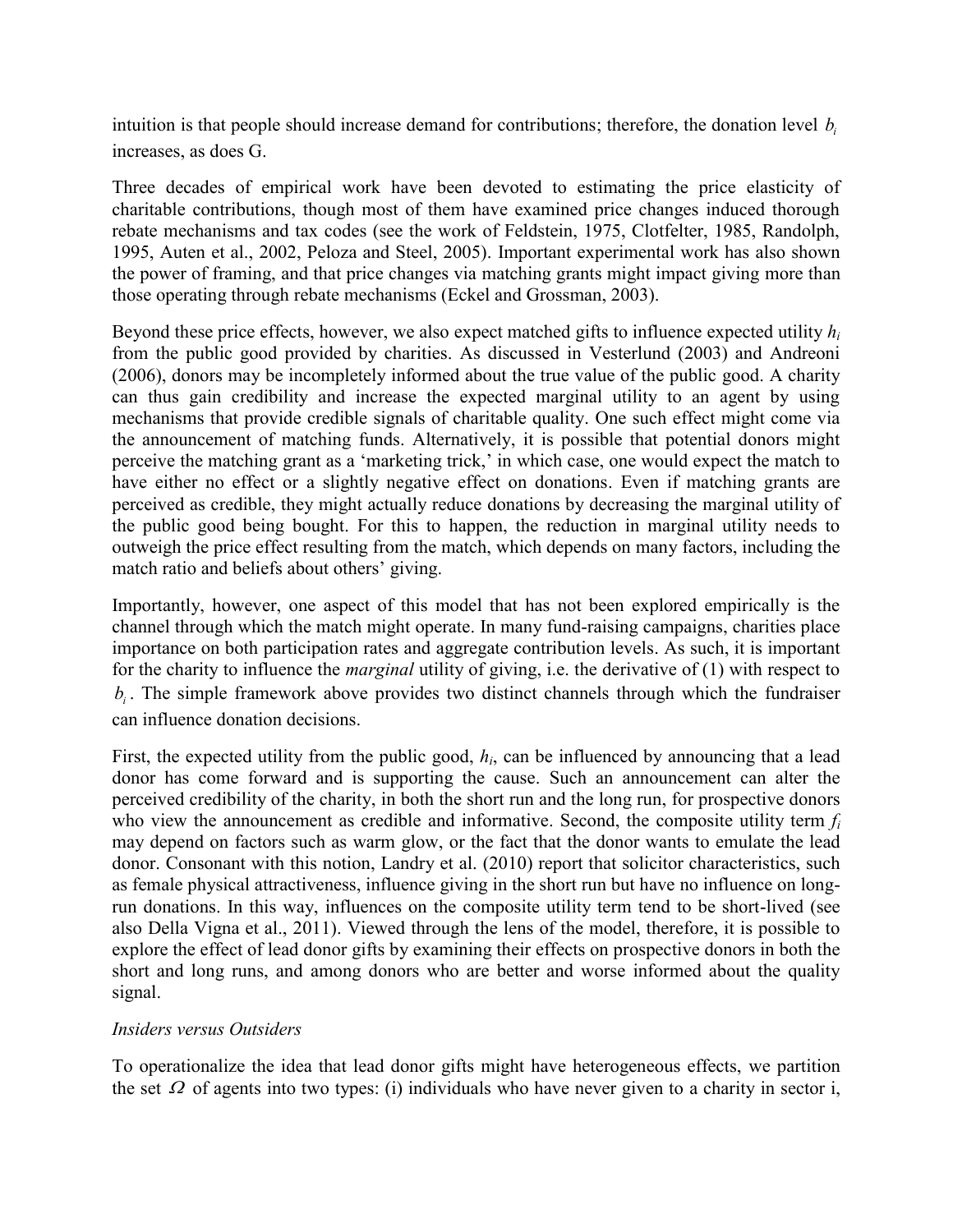and therefore have less information about such types  $(\Omega^{NG})$ , never given) and (ii) previous givers to charity types in sector i  $(\Omega^G, \text{given})$ :

(2) 
$$
\Omega = \Omega^{NG} \text{ union } \Omega^G
$$

Importantly, givers to charity sector *i* reveal either a high marginal valuation for the public good provided by such charity types, a higher realization of the composite utility term (i.e., a large warm glow or a distaste for not giving), or some combination thereof. *Ceteris paribus*, we would thus expect that such households are more likely to contribute and to provide larger donations than a non-previously-giving household when a charity from sector *i* approaches them. Furthermore,  $\Omega^G$  household donations should be more influenced by a credible lead donor who has an established reputation in sector *i* compared to  $\Omega^{NG}$  households. This is because such lead donors influence the expected utility  $h_i$  from the public good for  $\Omega^G$  households more so than for  $\Omega^{\rm NG}$  households.

We thus identify two channels in which a gift from a lead donor can operate. First, the lead donor can alter the expected value of the public good via the signal of charitable quality. Second, and in contrast, the lead donor's gift can operate solely via the instantaneous realization of the composite utility term *fi*: smaller donors might simply donate in the presence of a matching gift because they wish to be like the lead donor. Nike captured this sentiment well in a famous shoe commercial: you, too, can Be Like Mike.

# *Short Run vs. Long Run*

Theory also guides our thinking on short run vs. long run effects: if the lead donor's gift provides a durable signal of charitable quality, then giving levels should increase after the announcement of the leader's donation both in the short and the long run. Alternatively, if the lead donor affect is operating purely through the composite utility term,  $f_i$ , the effect of the lead donor will be short lived.

As a thought experiment, consider the marginal donor who contributes to a campaign with matched donations because of his composite utility term. If such an agent is approached in a follow-up campaign without the match offer, the realization of the composite utility term would be lower. *Ceteris paribus*, we would therefore expect a weakly lower contribution from such an agent. Alternatively, if this marginal donor was attracted via the match because of the quality signal, future contributions *might* remain high if the quality signal is durable. We collect data both within the period when donations are matched (the short run) as well as after the matching period expires (the long run) in order to test this theory.

# **III. Experimental Motivation, Setting, and Design**

The 501(c)3 organization TechnoServe aims to raise the incomes of entrepreneurial men and women in impoverished countries by helping them to build up their businesses and farms. They serve Asia, Africa, Central America, and South America, and rely on individual contributions as well as large grants to finance their mission. BMGF is a major donor of TechnoServe, and provided the necessary matching funds for this set of field experiments.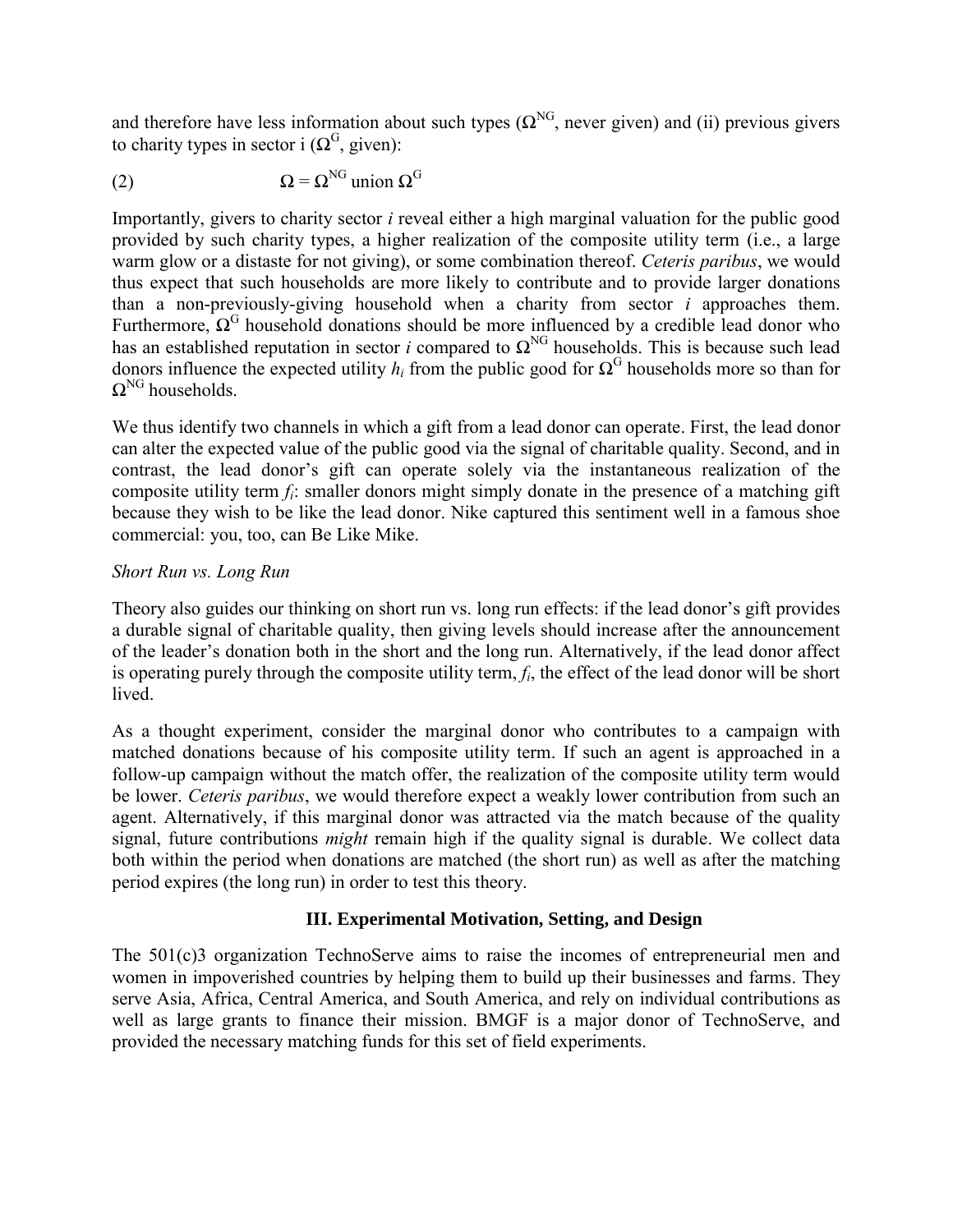### Experiment #1: Matching Grant versus Non-Matching Grant, Sample Frame of Prior Donors

To establish the positive effect of a matching grant in this context, our first experiment estimates the elasticity for donations with a matching grant compared to those without a match. As discussed above, several theories suggest that a matching grant may not generate higher giving. To wit, individuals may believe the lead donor will donate the money regardless, perceive the charity as more satiated (i.e. the marginal product for the public good is reduced), or simply shift donations inter-temporally but not increase total giving. Furthermore, the empirical evidence is mixed. Karlan and List (2007) find that matching grants increase giving to a liberal politicallyoriented charity, but only in states which voted more liberally in presidential elections. Meier (2006) finds matching grants increase giving in the short run but not the long run. Finally, Karlan, List, and Shafir (2011) find that matching grants work positively for recent supporters but negatively for prior-but-not-recent supporters. This mixed evidence makes imperative the need for refinement of theoretical understanding of the conditions under which matching grants change the donation patterns of heterogeneous groups of donors.

Our sample frame for this first natural field experiment consists of 52,988 prior donors to TechnoServe. Solicitation letters were mailed in December 2009, and responses were tracked until March 2010, at which point no further donations were received from this round of solicitation. Donors were randomly assigned to receive letters with or without information about the BMGF's matching grant. The randomization process and distribution of the letters were carried out by the direct marketing firm hired by TechnoServe.

### Experiment #2: Named Matching Grant vs. Unnamed Matching Grant, Sample Frame of Prospective Donors

Lesser-known charities often experience difficulty in raising funds. This is commonly attributed to a lack of public awareness about the nature and quality of the work that they perform. If potential donors have preferences over organizational quality, one means for lesser-known organizations to increase donations is to use quality signals to demonstrate their own credibility.

Our model shows that quality signals can operate through information: when potential donors have information about leadership donors' gifts to an organization, it may act as a signal of the charity's quality. However, the information content of the message critically relies on the leadership donor. In this second natural field experiment, we use a campaign in which half of our sample of potential donors were offered a 2:1 matching grant from a named and prestigious donor (the BMGF), and the other half were offered a 2:1 matching grant from an unnamed donor. As with the first experiment, the randomization process and distribution of the letters were carried out by the direct marketing firm hired by TechnoServe.

Our theory suggests that identification of the lead donor might be important for solicitees. As the largest private foundation in the world, BMGF might increase donations via two potential channels. First, it could potentially affect the expected utility from the public good, *hi*; this is because the expected quality is enhanced through the lead donor's announcement of support for the lesser-known organization. Second, the composite utility term  $f_i$  may depend on factors such as warm glow, or the fact that the solicitee wants to emulate the lead donor. Both of these factors should serve to increase giving during the matching period.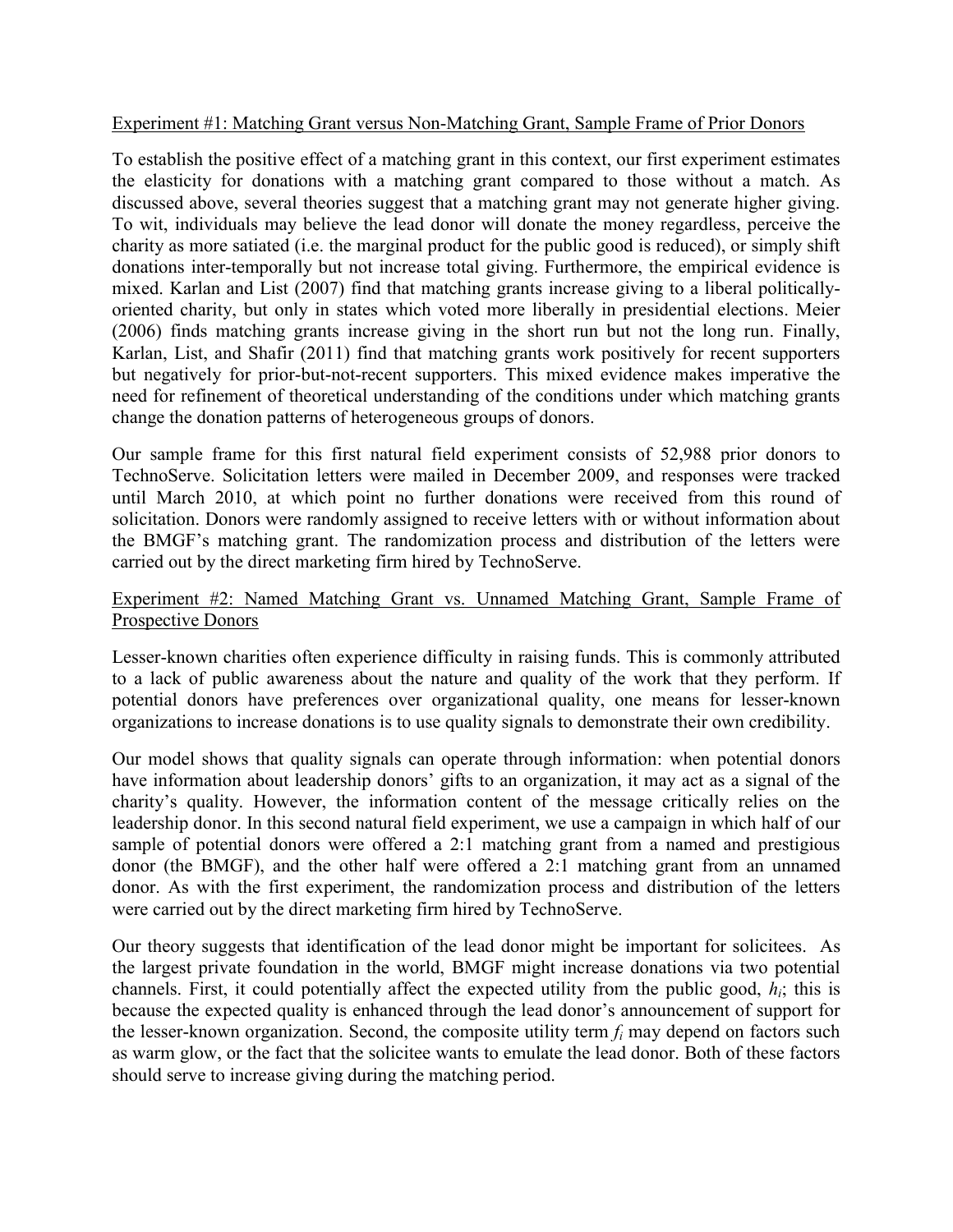Our sample frame for this natural field experiment consists of a distinct pool of 61,483 prospective donors who had previously given to charities other than TechnoServe, but had not given to TechnoServe itself. Since TechnoServe purchased the list of potential donors from other charities, we can identify the charity of origin for all donors in our sample.<sup>2</sup> We use this information to examine heterogeneity among the potential donors, assessing whether the quality signal provided by BMGF is more effective with those who have more information about poverty-oriented charities than with those who have less. We also note that our classification as "poverty-oriented" coincides perfectly with whether the charity had received prior support from the BMGF. It is important to note that while we could not induce exogenous variation in the subjects' pre-treatment donation set, our main identification assumption is that those who have given to poverty-oriented charities in the past will be marginally better informed about the quality of a poverty-oriented charity and the role of BMGF in this space. Preferences may also vary between these two groups of donors, but baseline comparisons allow us to infer their importance.

#### **IV. Experimental Results**

Table 1 presents the results for experiment 1, including summaries of giving both during and after the match period. Table 2 presents the same for experiment 2, and includes tests for heterogeneity based on the source of the prospective donor's name.

Because we are analyzing data from a randomized experiment, our empirical strategy is straightforward. For both experiments, we use OLS to estimate the following specification:

$$
Y = a_0 + a_1 T_1 + e,
$$

 $\overline{\phantom{a}}$ 

where Y is the dependent variable and  $T_1$  is a dichotomous variable indicating whether the respondent was exposed to the treatment. Using donation amount as the dependent variable estimates treatment effects on average revenue per solicitation. Using a binary indicator of whether the solicitee gave in any amount as the dependent variable estimates how the treatment affected the average probability of an individual giving. In order to estimate the impact of the treatment on average gift size, we restrict the sample to those who gave and use gift amount as the dependent variable; this last approach deviates from the experimental design since selection into giving may be heterogeneous with respect to wealth, or many other unobserved factors.

Our first result from experiment 1, presented in Table 1 Panel A, is that the announcement of a matching grant from BMGF was effective at increasing donations from prior donors during the matching period. We find that average revenue per solicitation was \$0.13 higher among respondents who received the treatment mailer (\$0.28) than among those who received the control (\$0.15), an increase of 81%. Our empirical results indicate that the match increased the likelihood of an individual giving by 0.4 percentage points, an increase of 80% from 0.5% to

<sup>&</sup>lt;sup>2</sup> We identify charities as "poverty-oriented" if they have received prior support from BMGF. The charities are Accion (poverty-oriented, prior support from BMGF), American Indian College Fund (non-poverty, no prior support from BMGF), Drug Policy Alliance (non-poverty, no prior support from BMGF), Freedom from Hunger (povertyoriented, prior support from BMGF), TAG: Tony and Alicia Gwynn Foundation (non-poverty, no prior support from BMGF), USA for UNHCR (non-poverty, no prior support from BMGF) and Women for Women (non-poverty, no prior support from BMGF). Information on support from BMGF determined by accessing the publically available 990 tax records of each of the non-profit organizations.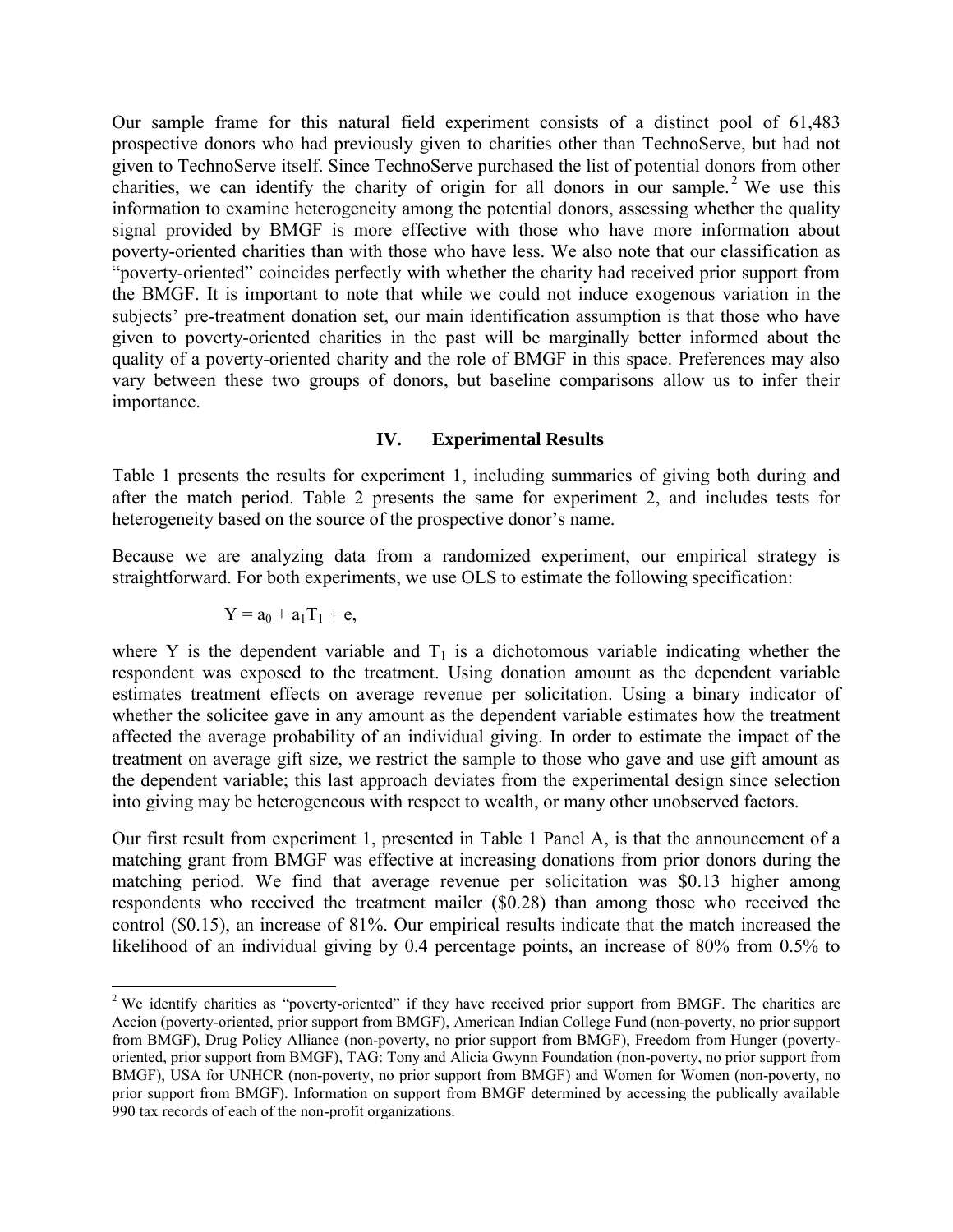0.9%. Interestingly, the match did not increase gift size among those who gave (\$30.75 in treatment compared to \$30.48 in control) - its effect was simply to increase the probability of giving.

Similar results were also seen after the officially announced end-date of the matching treatment. Panel B shows that those who received the treatment were more likely to give again, as the likelihood of a repeat gift increases from 0.24% among the control group to 0.46% among the treated (p-value of difference  $= 0.000$ ), and average future gift unconditional on giving increases from \$0.112 to \$0.343 (p-value of difference  $= 0.057$ ). This reinforces the idea that the matched grant does not affect individual giving through the price mechanism, nor by inspiring a desire to emulate the Bill and Melinda Gates Foundation, but rather through a quality signal that retains its value after the initial direct marketing solicitation and generates a more loyal donor.

Results from experiment 2, shown in Table 2, reveals that solicitations which named BMGF as the matching donor were much more effective than solicitations that did not name the matching donor, increasing average revenue per solicitation by \$0.12, from \$0.29 to \$0.41, or 40% (pvalue of difference  $= 0.003$ ). The naming treatment also increased the probability of an individual giving: on the extensive margin the naming gift increased giving rates by 0.23 percentage points (from  $0.9\%$  to 1.1%, p-value of difference = 0.004).

As was observed in experiment 1, the treatment effect did not dissipate after the matching deadline. This result provides further credence to the hypothesis that leadership gifts increase individual giving due to the durable quality signal they provide: the repeat giving rate increases from 0.4% to 0.6% (p-value of difference  $= 0.001$ ), and average gift unconditional on giving increases from  $$0.118$  to  $$0.188$  (p-value of difference = 0.058).

Given the unique nature of our data, we can dig deeper into this result by focusing more closely on the types of donors who responded to the announcement that BMGF provided the matched funding. Columns 4 and 5 in Table 2 report the differential treatment effect based on the source of the prospective donor. We use OLS to estimate the following specification, examining heterogeneity by donor type:

$$
Y = a_0 + a_1 T_1 + a_2 P^* T_1 + a_3 P + e,
$$

where  $T_1$  is a dichotomous variable indicating whether or not an individual was exposed to the quality signal and P is a binary variable indicating whether the individual previously gave to one of the "poverty-oriented" charities.

Empirical results in Table 2 consistently show that the differential treatment effect is large and statistically significant, and this differential effect exists during the matching grant period as well as afterwards. For example, for the binary outcome of whether the solicitee donates any amount, previous donors to poverty-related organizations are  $0.41$  percentage points (p-value =  $0.024$ ) more responsive to the naming of the BMGF than non-poverty donors. This result is consistent with the hypothesis that the BMGF name acts as a quality signal for those donors who understand the size and importance of the BMGF in the field of international development. Importantly, we find no BMGF-naming effect for donors whose names we received from nonpoverty related charities. Although one should be cautious when interpreting these data because previous donation patterns are not randomized across solicitees, the results are consistent with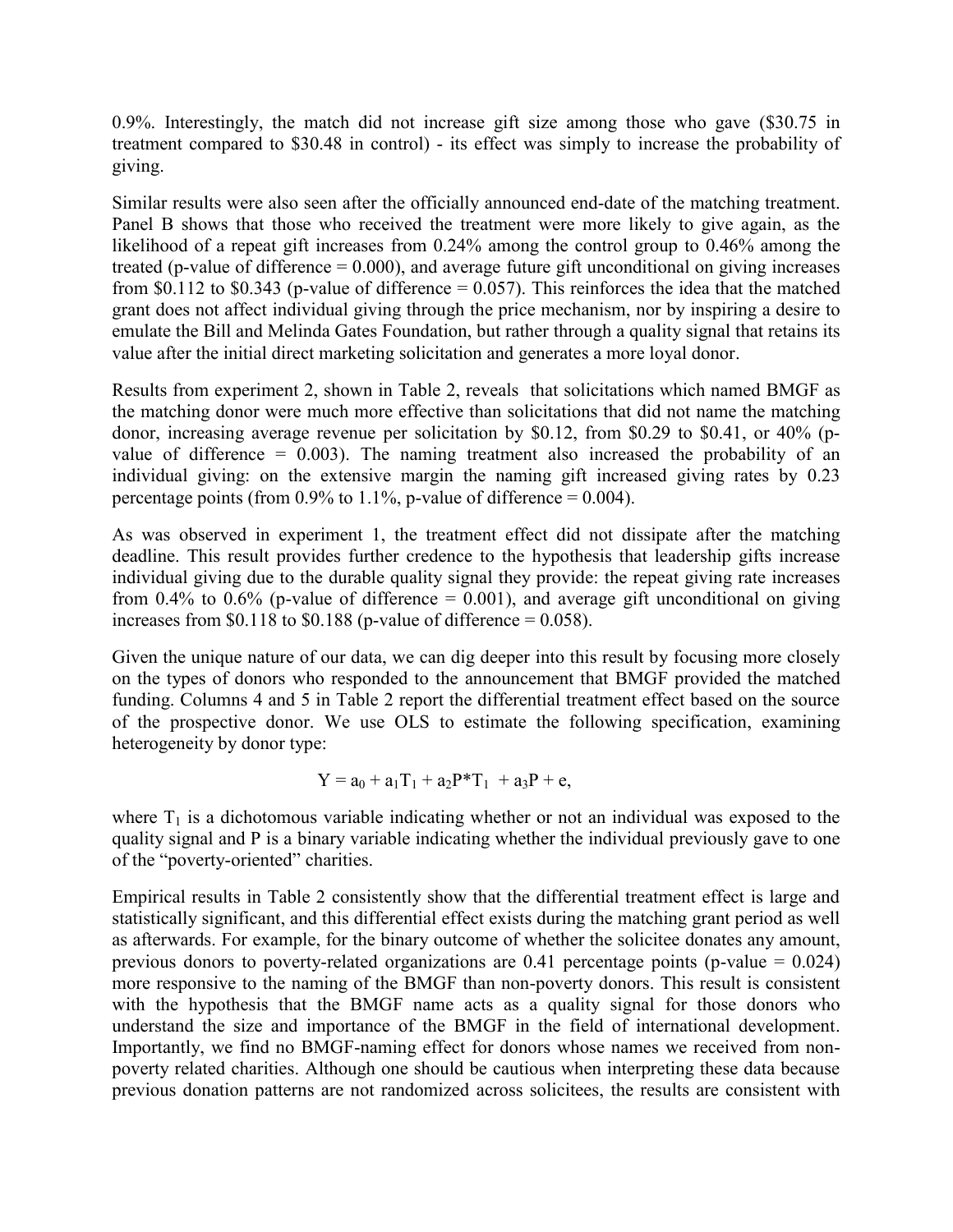the notion that there is a large effect for donors who understand that BMGF is a major player in this area.

### **V. Conclusion**

We reports results from two natural field experiments which explore techniques to enhance flows of resources to charities supporting poverty reduction in developing countries. Much controversy remains about aid effectiveness, and such debates may cause doubt, and thus inaction, for potential donors. Quality signals may alleviate some of these concerns, thus raising more money for developing countries causes. Our results are thus important for donor policies regarding the funding of poverty reduction programs in developing countries.

We find that lead donors can considerably help lesser-known charities achieve their fundraising goals simply by announcing their gifts and by matching other people's gifts with their own money. Indeed, through this signaling of charity quality, large donors such as the BMGF can multiply their own gifts several times over—both during the matching period and well beyond and attract new donors to their cause. For practitioners, this result is important in that securing a donor pyramid is one of the most important problems facing any charity. The fact that quality signaling can work to enhance both the size of gifts and the number of donors should be of great interest to this community.

More broadly, this study begins to uncover why leadership gifts are effective in motivating other people to donate money to causes supported by leaders. Economists have only recently begun to explore insights pertaining to why people give, why they remain committed to causes, and what induces them to donate additional amounts. This study advances our understanding of these topics by going beyond the short-run substitution effects observed in most previous fund-raising field experiments to generate evidence on the temporal profile of gifts across different charities over time. In doing so, the theory can be more cleanly tested, and alternative hypotheses more neatly organized. Further work is needed, however, to understand how different factors, such as the activity of the charity, the identity of the leader (in terms of its quality and connection to solicitees), and the presentation of the leader should be incorporated, or not, into models of giving in order to make them more robust. Furthermore, although the literature has clearly learned a great deal from static exercises, the true potential of field experimentation will not be reaped until we provide a deeper understanding of the dynamic issues that many of our theoretical models are built to describe.

### References:

Andreoni, James (2006). "Leadership Giving in Charitable Fundraising." *Journal of Public Economic Theory,* 8(1): 1-22.

Andreoni, James. 1989. "Giving with Impure Altruism: Applications to Charity and Ricardian Equivalence." *Journal of Political Economy*, 97(6): 1447–58.

Andreoni, James. 1990. "Impure Altruism and Donations to Public Goods: A Theory of Warm-Glow Giving?" *Economic Journal*, 100(401): 464–77.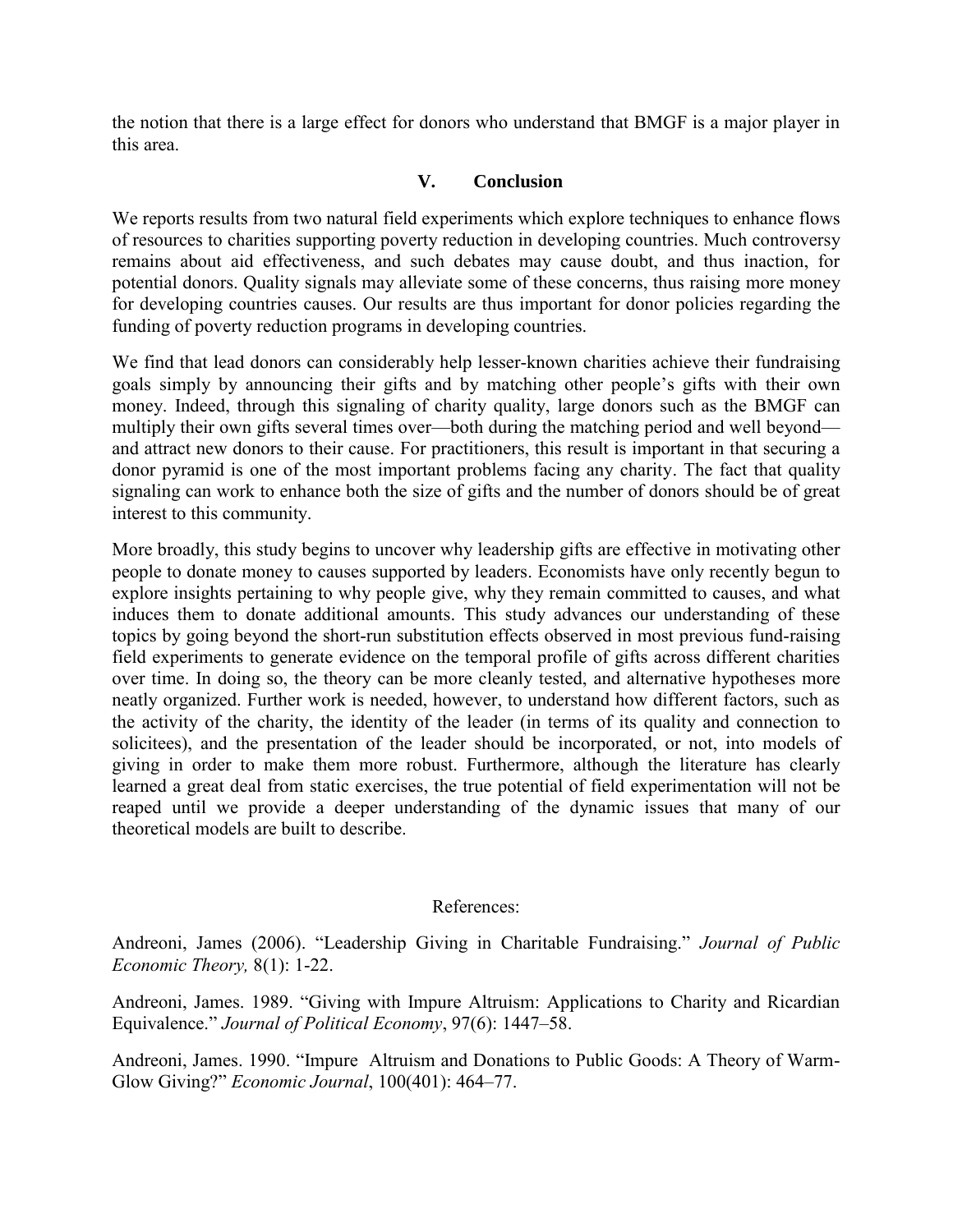Auten, Gerald E., Seig, Holger, Clotfelter, Charles T. (2002). "Charitable giving, income, and taxes: an analysis of panel data." *American Economic Review*, 92(1): 371-382.

Clotfelter, Charles T. (1985). "The effect of tax simplification on educational and charitable organizations." *Conference Series; [Proceedings], Federal Reserve Bank of Boston*, pp. 187-221

DellaVigna, Stefano, John A. List, and Ulrike Malmendier. (2011). "Testing for Altruism and Social Pressure in Charitable Giving." *Quarterly Journal of Economics*, Forthcoming.

Easterly, William. (2006). *The White Man's Burden: Why the West's Efforts to Aid the Rest Have Done So Much Ill and So Little Good*. Penguin: New York, New York.

Eckel, Catherine and Grossman, Philip J., 2003. "Rebate versus matching: does how we subsidize charitable contributions matter?" Journal of Public Economics, 87(3-4): 681-701.

Feldstein, Martin S. (1975). "The Income Tax and Charitable Contributions: Part II–The Impact on Religious, Educational, and Other Organizations." *National Tax Journal*, 28(2): 209–2

Hermalin, Benjamin E. (1998). "Toward an Economic Theory of Leadership: Leading by Example." *American Economic Review*, 88(5): 1188-1206.

Karlan, Dean and List, John (2007). "Does Price Matter in Charitable Giving? Evidence from a Large-Scale Natural Field Experiment." *American Economic Review*, Vol. 97(5): 1174-1193.

Karlan, Dean, John A. List and Eldar Shafir (2011), "Small Matches and Charitable Giving:Evidence from a Natural Field Experiment" *Journal of Public Economics*.

Karlan, Dean and Margaret A. McConnell. (2012). "Hey Look at Me: The Effect of Giving Circles on Giving." NBER Working Paper No. 17737.

Landry, Craig E., Andreas Lange, John A. List, Michael K. Price, and Nicholas G. Rupp. (2006). "Toward an Understanding of the Economics of Charity: Evidence from a Field Experiment." *Quarterly Journal of Economics,* 121(2): 747-82.

Landry, Craig E., Andreas Lange, John A. List, Michael K. Price, and Nicholas G. Rupp. (2010). "Is a Donor in Hand Better than Two in the Bush? Evidence from a Natural Field Experiment." *American Economic Review,* 100(3): 958-83.

List, John A. (2011). "The Market for Charitable Giving." *Journal of Economic Perspectives*, 25(2): 157-180

List, John, and David Lucking-Reiley. (2002). "The Effects of Seed Money and Refunds on Charitable Giving: Experimental Evidence from a University Capital Campaign." *Journal of Political Economy*, 110(1): 215–33.

Meier, Stephan. (2007). "Do Subsidies Increase Charitable Giving in the Long Run? Matching Donations in a Field Experiment." *Journal of the European Economic Association*, 5(6): 1203- 1222.

Peloza, John and Piers Steel. (2005). "The Price Elasticities of Charitable Contributions: A Meta-Analysis." *Journal of Public Policy & Marketing*, 24(2): 260-272.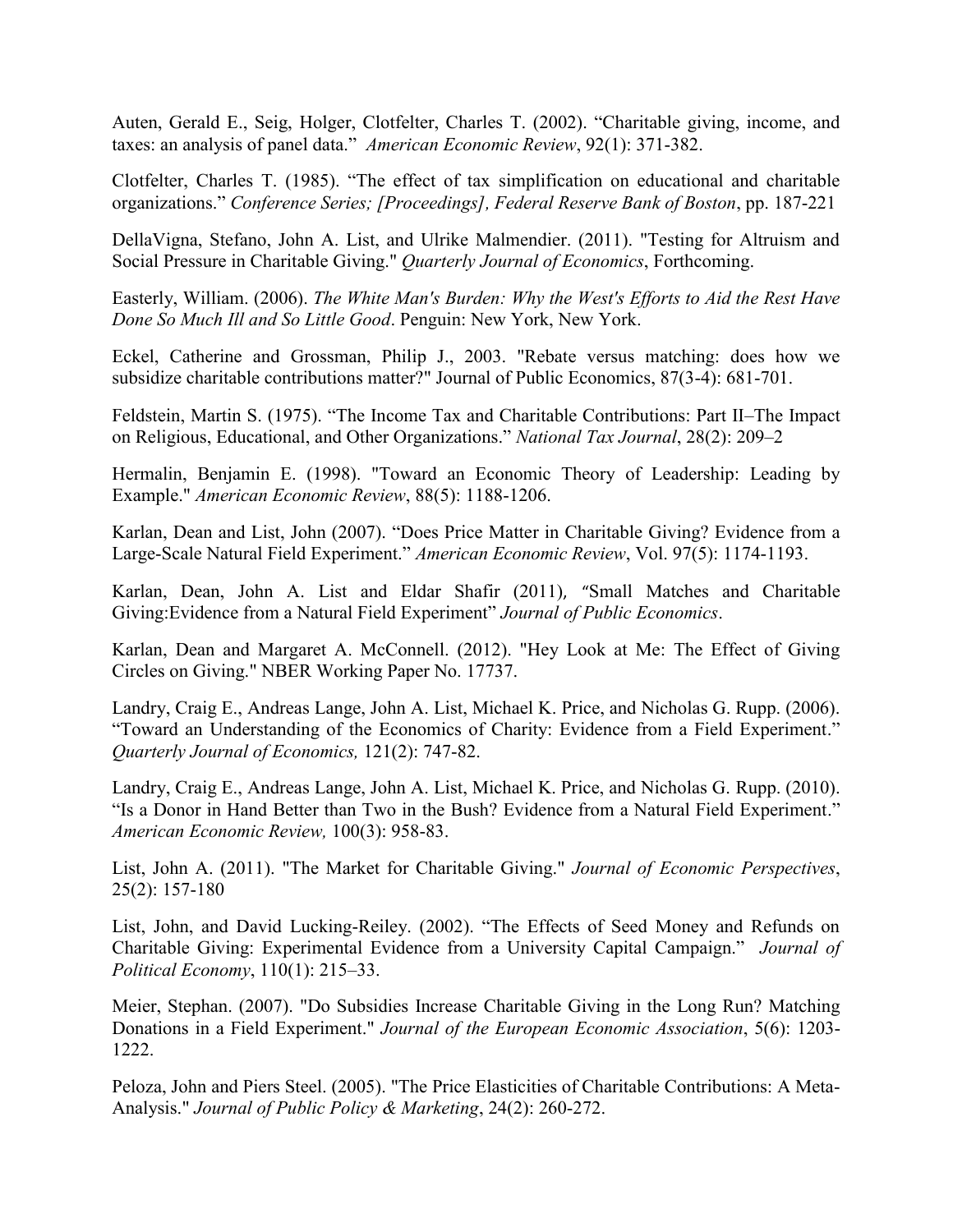Randolph, William C. 1995. "Dynamic Income, Progressive Taxes, and the Timing of Charitable Contributions." *Journal of Political Economy*, 103(4): 709–38.

Vesterlund, Lise. 2003. "The Informational Value of Sequential Fundraising." *Journal of Public Economics*, 87(3–4): 627–57.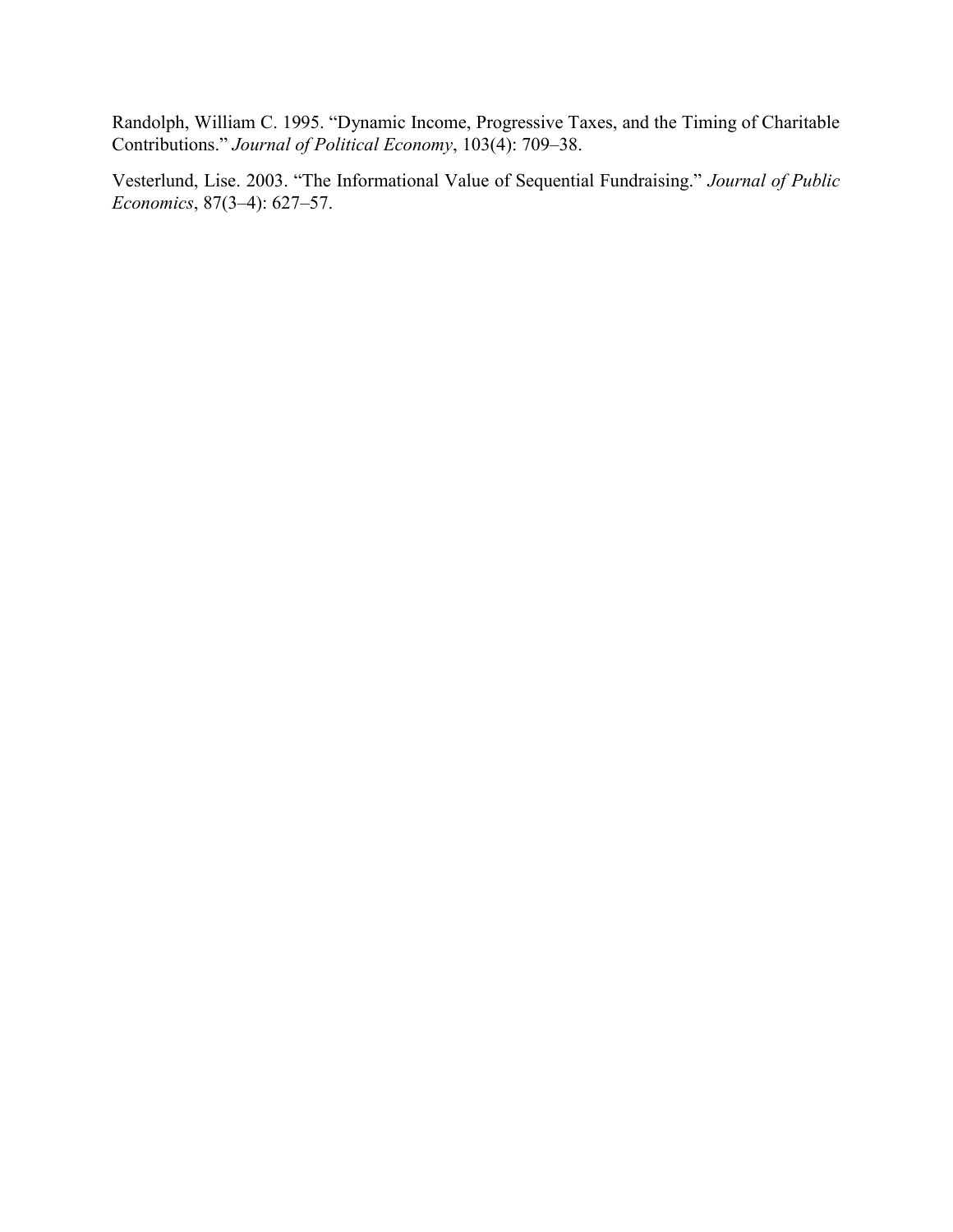# **Table 1: Experiment #1: Matching Grant versus No Matching Grant Means (Standard deviations) Sample Frame: Prior Donors to Organization**

|                                                         | Treatment<br>Control |                  |              |  |  |  |  |
|---------------------------------------------------------|----------------------|------------------|--------------|--|--|--|--|
|                                                         |                      |                  | P-value from |  |  |  |  |
|                                                         | \$3:\$1 Match        |                  | T-test       |  |  |  |  |
|                                                         | from BMGF Offered    | No Match Offered | Col 1<>Col 2 |  |  |  |  |
|                                                         | (1)                  | (2)              |              |  |  |  |  |
| <b>Panel A: Before Matching Grant Deadline</b>          |                      |                  |              |  |  |  |  |
| Response Rate                                           | 0.009                | 0.005            | $0.000***$   |  |  |  |  |
|                                                         | (0.094)              | (0.070)          |              |  |  |  |  |
| \$ Given, Unconditional on Giving                       | 0.276                | 0.152            | $0.000***$   |  |  |  |  |
|                                                         | (3.779)              | (3.322)          |              |  |  |  |  |
| \$ Given, Conditional on Giving                         | 30.751               | 30.484           | 0.935        |  |  |  |  |
|                                                         | (25.680)             | (35.942)         |              |  |  |  |  |
| Number of solicitations                                 | 25993                | 25995            |              |  |  |  |  |
| Number of donations                                     | 233                  | 130              |              |  |  |  |  |
| <b>Panel B: Post-Matching Grant Deadline</b>            |                      |                  |              |  |  |  |  |
| Gave in Post-Match Period                               | 0.005                | 0.002            | $0.000***$   |  |  |  |  |
|                                                         | (0.068)              | (0.048)          |              |  |  |  |  |
| \$ Given, Unconditional on Giving                       | 0.222                | 0.072            | 0.208        |  |  |  |  |
|                                                         | (19.054)             | (2.310)          |              |  |  |  |  |
| \$ Given, Conditional on Giving                         | 113.020              | 48.180           | 0.338        |  |  |  |  |
|                                                         | (418.548)            | (35.592)         |              |  |  |  |  |
| Number of solicitations                                 | 25993                | 25995            |              |  |  |  |  |
| Number of donations                                     | 51                   | 39               |              |  |  |  |  |
| Panel C: Combined, Pre and Post Matching Grant Deadline |                      |                  |              |  |  |  |  |
| Total # of Gifts                                        | 0.017                | 0.010            | $0.000***$   |  |  |  |  |
|                                                         | (0.230)              | (0.168)          |              |  |  |  |  |
| \$ Given, Unconditional on Giving                       | 0.640                | 0.288            | $0.0092***$  |  |  |  |  |
|                                                         | (20.796)             | (6.332)          |              |  |  |  |  |
| \$ Given, Conditional on Giving                         | 71.354               | 57.648           | 0.467        |  |  |  |  |
|                                                         | (208.290)            | (68.892)         |              |  |  |  |  |
| Number of solicitations                                 | 25993                | 25995            |              |  |  |  |  |

\*\*\*, \*\*, and \* indicate statistical signifance at 99%, 95%, and 90%, respectively.